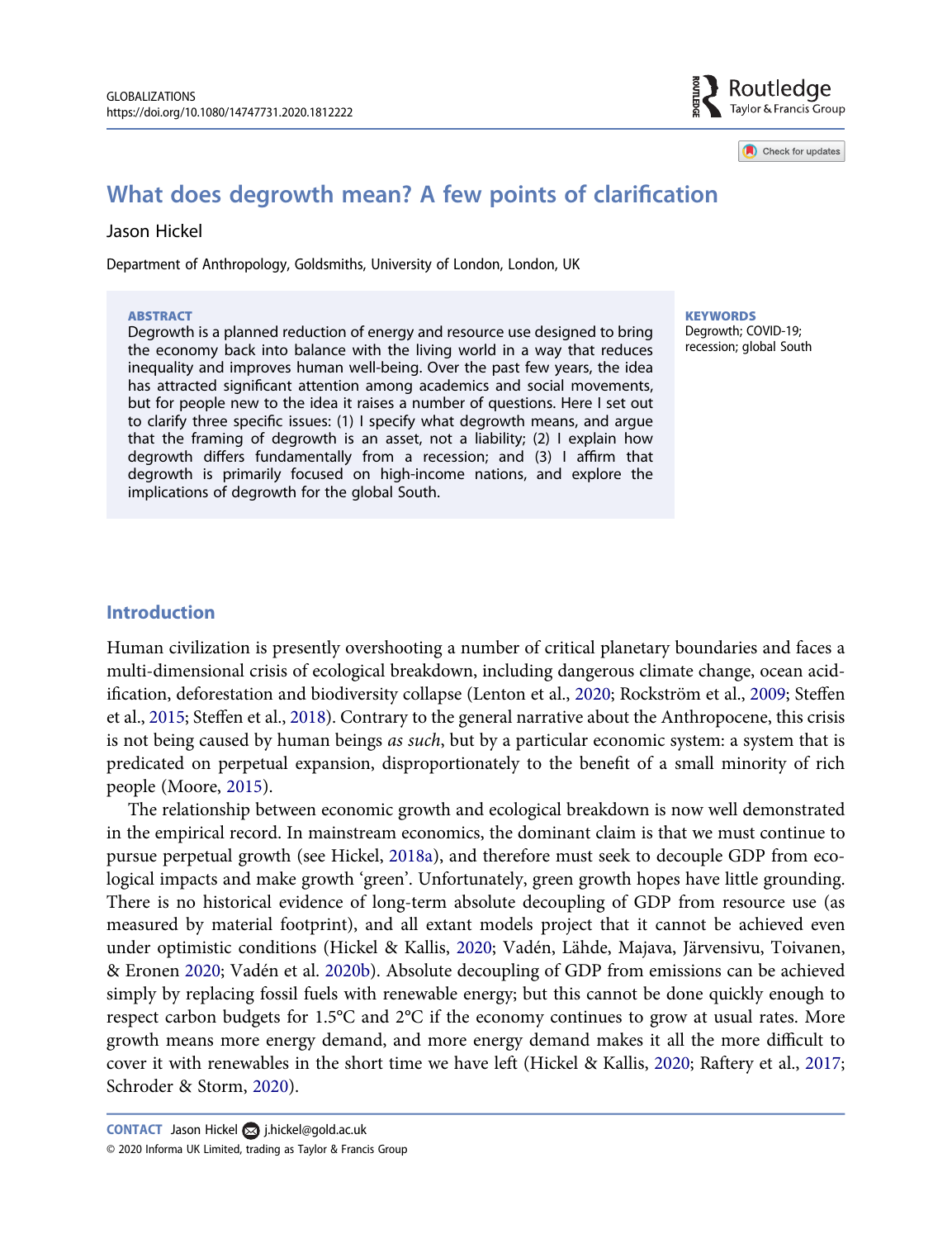<span id="page-1-0"></span>In light of this evidence, scientists and ecological economists are increasingly calling for a shift to 'post-growth' and 'degrowth' strategies. The 2018 special report of the IPCC indicates that, in the absence of speculative negative-emissions technologies, the only feasible way to remain within safe carbon budgets is for high-income nations to actively slow down the pace of material production and consumption (Grubler et al., [2018](#page-6-0); IPCC, [2018\)](#page-6-0). Reducing material throughput reduces energy demand, which makes it easier to accomplish a rapid transition to renewables. This approach is also ecologically coherent: reducing material throughput not only helps us to address climate change, but also removes pressure on other planetary boundaries.

This is known as 'degrowth'. Degrowth is a planned reduction of energy and resource throughput designed to bring the economy back into balance with the living world in a way that reduces inequality and improves human well-being (Kallis, [2018](#page-6-0); Latouche, [2009\)](#page-6-0). It is important to clarify that degrowth is not about reducing GDP, but rather about reducing throughput. From an ecological perspective, that is what matters. Of course, it is important to accept that reducing throughput is likely to lead to a reduction in the rate of GDP growth, or even a decline in GDP itself, and we have to be prepared to manage that outcome in a safe and just way. This is what degrowth sets out to do.

While degrowth theory is attracting increasing attention among academics and social movements, for people new to the idea it raises a number of questions. Here I address questions about language and terminology, questions about economic recession, and questions about international political economy and the North–South divide.

### The language of degrowth

Many of the objections to degrowth have to do with the term itself. Some people worry that degrowth introduces confusion because it is not, in fact, the opposite of growth. When people say 'growth' they normally mean growth in GDP, so one might reasonably assume that degrowth is likewise focused on reducing GDP. Proponents of degrowth are therefore condemned to perpetually clarify that degrowth is not about reducing GDP, but rather about reducing material and energy throughput. It would seem that this creates unnecessary problems.

But, in fact, the problem here arises from the word growth, not degrowth. In reality, people pursue growth not in order to increase an abstract number (GDP), but because they want to consume or do more, which of course requires using more materials and energy. So when economists and politicians talk about growth they really mean an increase in materials and energy (and specifically an increase in commodified materials and energy), even though this is not stated outright. The preoccupation with GDP is a fetish that obscures this fact; it makes it seem as though growth is immaterial when in reality it is not. If GDP growth did not come along with an increase in material consumption, people would not pursue it (what's the point of having a higher income if it doesn't enable you to expand military spending, buy bigger houses and faster cars, or pay people to do things for you?). In this sense, degrowth, with its focus on reducing material and energy use (and reducing patterns of commodification), is in fact an appropriate opposite to growth, and indeed clarifies what growth itself is actually about.

Now, one might ask, why use the term degrowth at all, when you could just say 'we want to reduce energy and material throughput' and avoid the confusion? There are a few reasons for this. First, most economists would agree that reducing energy and material throughput is important, but they assume this can be accomplished while continuing to pursue economic growth at the same time (indeed, they may even believe that more growth will eventually lead to a reduction in throughput). We need some way of distinguishing the degrowth position from this standard 'green growth' assumption. If we accept the empirical evidence that green growth is unlikely to be achieved, then we have to accept that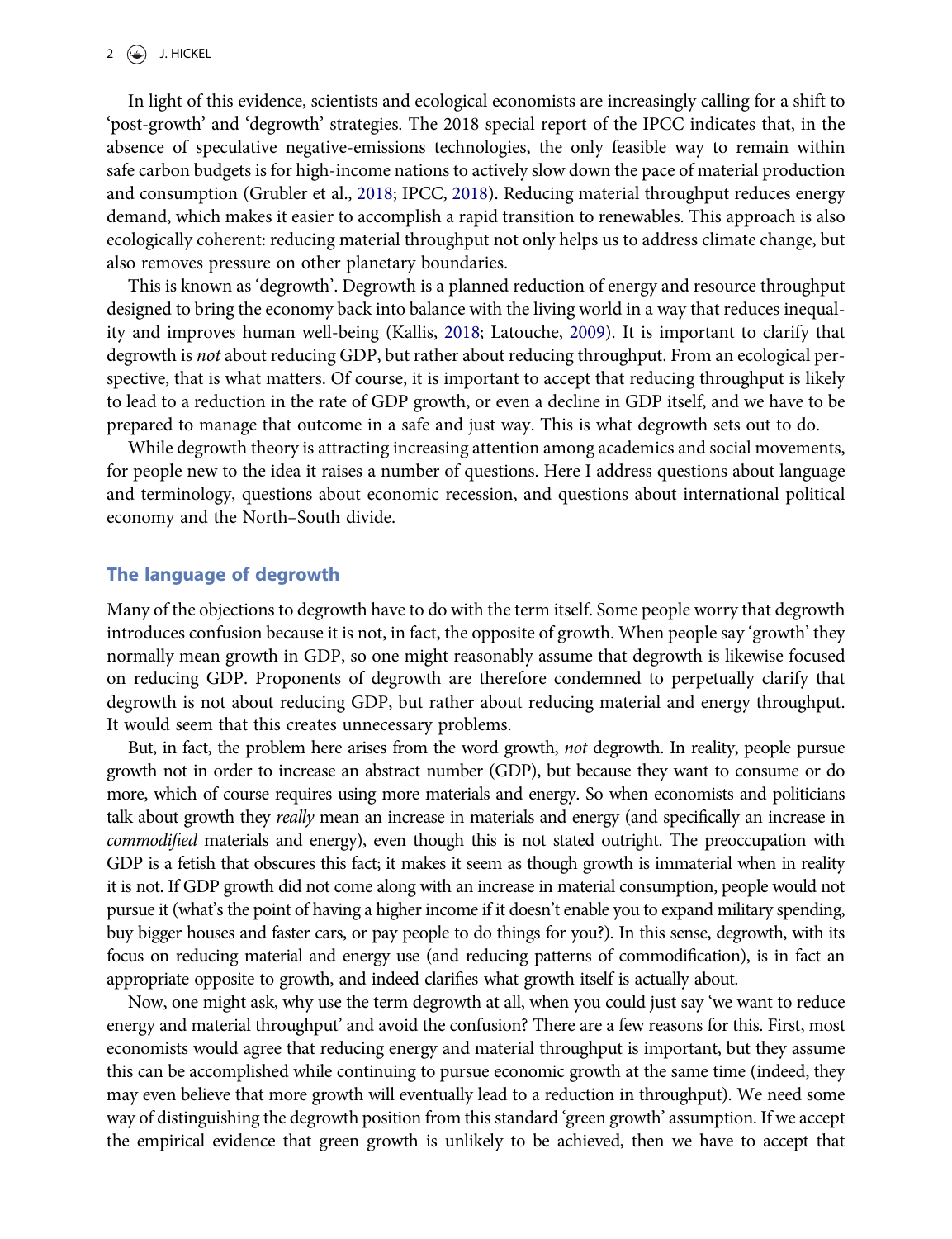reducing throughput will impact on GDP itself, and we must focus on how to restructure the economy so that this can be managed in a safe and just way. For this, 'degrowth' is a simple, handy term that allows us to clarify what is at stake, and concentrates the mind on what is required.

Proponents of degrowth often argue that the word degrowth is useful as a 'missile' word. For an increasing number of people, it is obvious that perpetual growth is a problem; for them, degrowth seems intuitively correct as a response to ecological crisis, and they can get on board immediately. Other people have a negative initial reaction to the word, but it is nonetheless useful in such cases to the extent that it challenges and disrupts people's assumptions about how the economy should work, by questioning something that is generally taken for granted as natural and good. In many cases, negative initial reactions give way to contemplation (do high-income countries really need more growth?), and then curiosity (perhaps we can actually flourish with less throughput, and even less output?), and then investigation (what is the relevant empirical evidence?) that eventually leads people to change their views. This kind of intellectual transformation is enabled, not inhibited, by using a provocative term. Trying to avoid provocation, or trying to be agnostic about growth, creates a milieu where problematic assumptions remain unidentified and unexamined in favour of polite conversation and agreement. This is not an effective way to advance knowledge, especially when the stakes are so high.

Some people worry about using degrowth because it is a 'negative' term, rather than positive. But it is only negative if we start from the assumption that more growth is good and desirable. If we want to challenge that assumption, and argue the opposite (that more growth is unnecessary and damaging, and that it would be better if we slowed down), then degrowth is a positive term. Take the words colonization and decolonization, for example. We know that those who engaged in colonization felt it was a good thing. From their perspective – which was the dominant perspective in Europe for most of the past 500 years – decolonization would therefore seem negative. But the point is precisely to challenge the dominant perspective, because the dominant perspective is wrong. Indeed, today we can agree that this stance – a stance against colonization – is correct and valuable: we stand against colonization, and believe that the world would be better without it. That is not a negative vision, but positive; one that's worth rallying around. Similarly, we can and should aspire to an economy without growth just as we aspire to a world without colonization.

We can take this observation one step further. It is important to recognize that the word 'growth' has become a kind of propaganda term. In reality, what is going on is a process of elite accumulation, the commodification of commons, and the appropriation of human labour and natural resources – a process that is quite often colonial in character. This process, which is generally destructive to human communities and to ecology, is glossed as growth. Growth sounds natural and positive (who could possibly be against growth?) so people are easily persuaded to buy into it, and to back policies that will generate more of it, when otherwise they might not. Growth is the ideology of capitalism, in the Gramscian sense. It is the core tenet of capitalism's cultural hegemony. The word degrowth is powerful and effective because it identifies this trick, and rejects it. Degrowth calls for the reversal of the processes that lie behind growth: it calls for disaccumulation, decommodification, and decolonization.

### Degrowth vs recession

Another common question about degrowth has to do with recessions. Indeed, when the COVID-19 recession hit, some detractors of degrowth pointed to it as an example of why degrowth would be a disaster. For the most part, this is not a good-faith argument but rather an intentional attempt to mislead, for it is impossible to make this mistake with even a cursory reading of the actual literature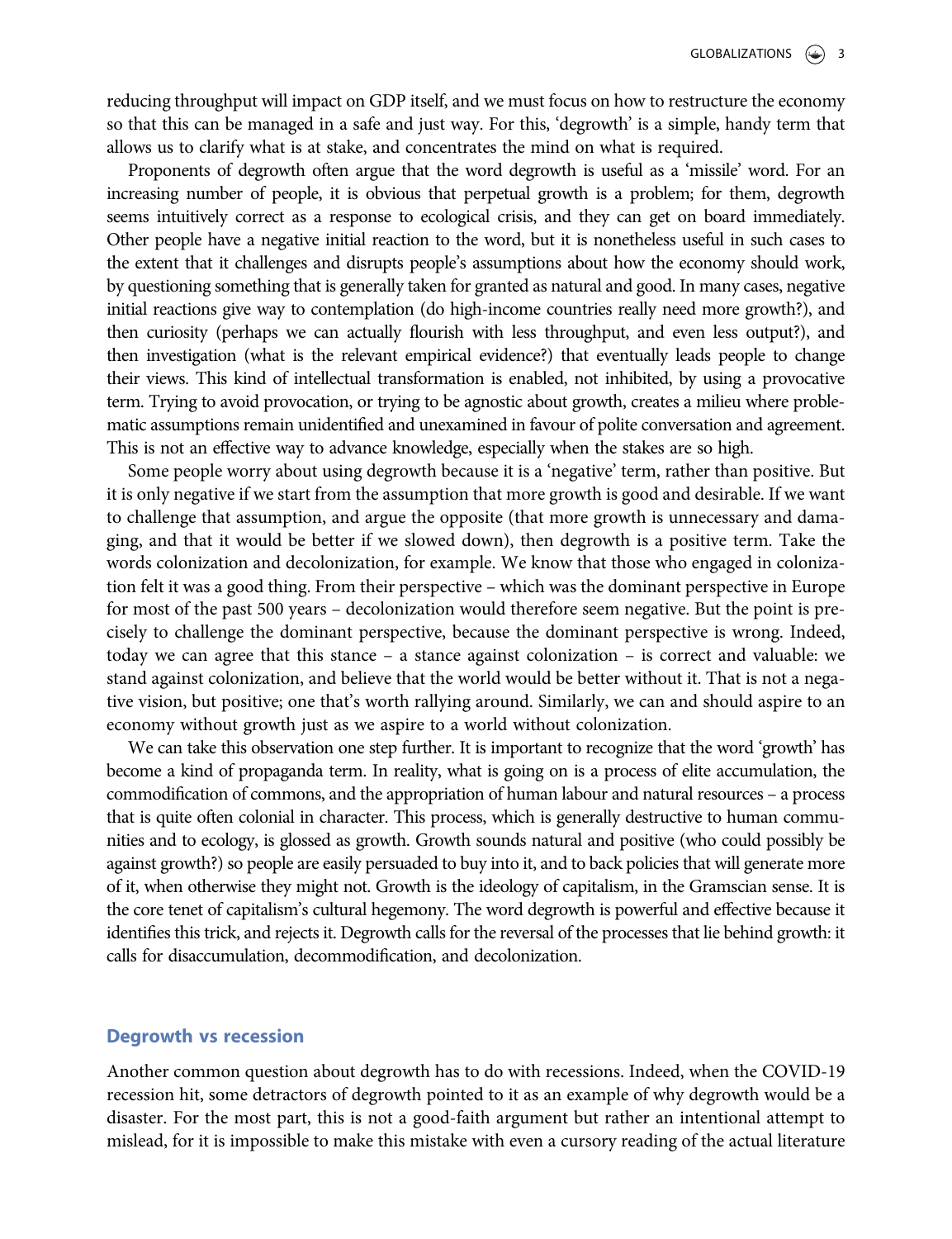## <span id="page-3-0"></span> $4 \quad \circledcirc$  J. HICKEL

on degrowth. In fact, degrowth is in every way the opposite of a recession. We have different words for them because they are different things. Here are six key differences worth noting:

- (1) Degrowth is a planned, coherent policy to reduce ecological impact, reduce inequality, and improve well-being. Recessions are not planned, and do not target any of these outcomes. They are not intended to reduce ecological impact (even though this might in some cases be an unintended outcome), and they are certainly not intended to reduce inequality and improve well-being – indeed, they do the opposite.
- (2) Degrowth has a discriminating approach to reducing economic activity. It seeks to scale down ecologically destructive and socially less necessary production (i.e. the production of SUVs, arms, beef, private transportation, advertising and planned obsolescence), while expanding socially important sectors like healthcare, education, care and conviviality. Recessions, by contrast, do not discriminate so wisely. Indeed, they quite often destroy socially important sectors while empowering socially less necessary sectors. In the present COVID crisis, for instance, schools, recreational facilities and public transportation are negatively affected, while Amazon is expanding and stocks are rallying.
- (3) Degrowth introduces policies to prevent unemployment, and indeed even to improve employment, such as by shortening the working week, introducing a job guarantee with a living wage, and rolling out retraining programmes to shift people out of sunset sectors. Degrowth is explicitly focused on maintaining and improving people's livelihoods despite a reduction in aggregate economic activity. Recessions, by contrast, result in mass unemployment and everyday people suffer loss of livelihood.
- (4) Degrowth seeks to reduce inequality and share national and global income more fairly, such as with progressive taxation and living wage policies. Recessions, by contrast, tend to make inequality worse. Again, the COVID crisis presents an example of this, where the response packages (QE, corporate bailouts, etc.) have made the rich richer (specifically to the benefit of asset owners), and billionaires have added billions to their wealth, while virtually everybody else has lost, with the poorest 50% of humanity losing \$4.4 billion per day (Sumner et al., [2020\)](#page-6-0).
- (5) Degrowth seeks to expand universal public goods and services, such as health, education, transportation and housing, in order to decommodify the foundational goods that people need in order to lead flourishing lives. Recessions, by contrast, generally entail austerity measures that cut spending on public services.
- (6) Degrowth is part of a plan to achieve a rapid transition to renewable energy, restore soils and biodiversity, and reverse ecological breakdown. During recessions, by contrast, governments typically abandon such objectives in order to instead focus everything on getting growth going again, whatever the ecological cost might be.

We have different words for recession and degrowth because they are different things. Recessions happen when growth-dependent economies stop growing: it is a disaster that ruins people's lives and exacerbates injustices. Degrowth calls for a different kind of economy altogether: an economy that does not require growth in the first place, and which can deliver justice and well-being even while throughput declines.

# Degrowth and the global South

Some people worry that proponents of degrowth want to see degrowth universally applied, in all countries. This would be problematic, because clearly many poor countries in fact need to increase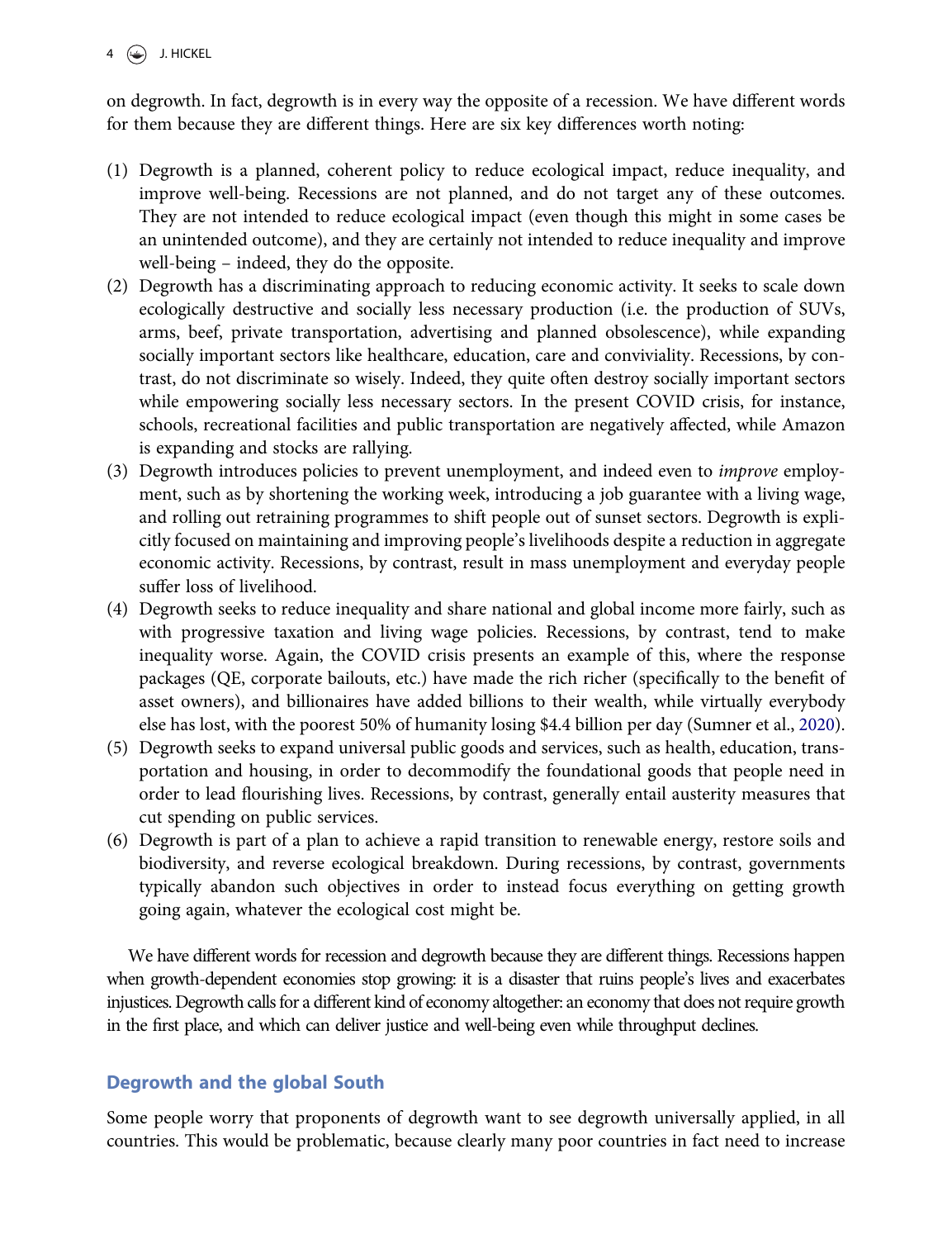<span id="page-4-0"></span>resource and energy use in order to meet human needs. In reality, proponents of degrowth are clear that it is specifically high-income countries that need to degrow (or, more specifically, countries that exceed per capita fair-shares of planetary boundaries by a significant margin; see Hickel, [2019\)](#page-6-0), not the rest of the world. Again, because degrowth is focused on reducing excess resource and energy use, it does not apply to economies that are not characterized by excess resource and energy use.

This brings us to an important implication of degrowth policy. The vast majority of ecological breakdown is being driven by excess consumption in the global North, and yet has consequences that disproportionately damage the South. We can see this in terms of both emissions and material extraction. (1) The North is responsible for 92% of global CO2 emissions in excess of the safe planetary boundary (Hickel, [2020a](#page-6-0)), and yet the South suffers the vast majority of climate changerelated damages (in terms of both monetary costs as well as loss of life). (2) High-income countries rely on a large net appropriation of resources from the rest of the world (equivalent to 50% of their total consumption). In other words, resource consumption in the North has an ecological impact that registers largely in the South (Dorninger et al., [2020\)](#page-5-0).

In terms of both emissions and resource use, then, excess consumption in the North relies on patterns of colonization: the appropriation of the South's fair share of atmospheric commons, and the plunder of Southern ecosystems. From this perspective, degrowth in the North represents a process of decolonization in the South, to the extent that it releases communities in the South from the pressures of atmospheric colonization and material extractivism.

Still, some worry that degrowth in the North might have a negative impact on economies in the South. After all, many global South economies rely heavily on exports of raw materials and light manufactures to the North. If Northern demand declines, where will they get their revenues? This might seem like a reasonable question on the face of it, but it rests on a problematic logic, namely, that excess consumption in the North must continue to rise, even if it causes ecological breakdown that disproportionately harms the South, because it is necessary for the South's development and is ultimately for the South's own good. This argument echoes arguments that were regularly made under colonialism, namely, that extraction and exploitation by the colonizer is ultimately good for the colonized. For instance, Nicholas Kristof, in a New York Times column titled 'Three cheers for sweatshops' has argued that sweatshops are the best way to get people out of poverty, so we need more of them: if we care about the poor, we should not boycott sweatshop products but rather consume more of them.

The fallacy in this argument shouldn't need to be pointed out. Obviously, the best way to reduce poverty isn't more exploitation, but more economic justice: the South should receive fair prices for the labour and resources they render to the global economy. No one would ever suggest that an American company paying American workers \$2 a day is a good way to reduce poverty in America; we would insist that reducing poverty requires paying a living wage. But for some reason this logic is not applied to workers in the South, likely because it would reduce the rate of surplus accumulation among Northern companies and countries that rely on Southern labour and resources. In other words, justice for the South (fair wages for labour and fair prices for resources) would entail degrowth in the North. We should embrace this outcome. In fact, abandoning the pursuit of growth in the North would be salutary inasmuch as it would remove the constant pressure applied by Northern governments and companies to depress the costs of labour and resources in the South.

This brings us to another, related point. Degrowth in the North creates space for Southern economies to shift away from their enforced role as exporters of cheap labour and raw materials, and to focus instead on developmentalist reforms: building economies focused on sovereignty, selfsufficiency, and human well-being. This was the approach pursued by most global South governments in the immediate post-colonial decades, during the 1960s and 1970s, before the imposition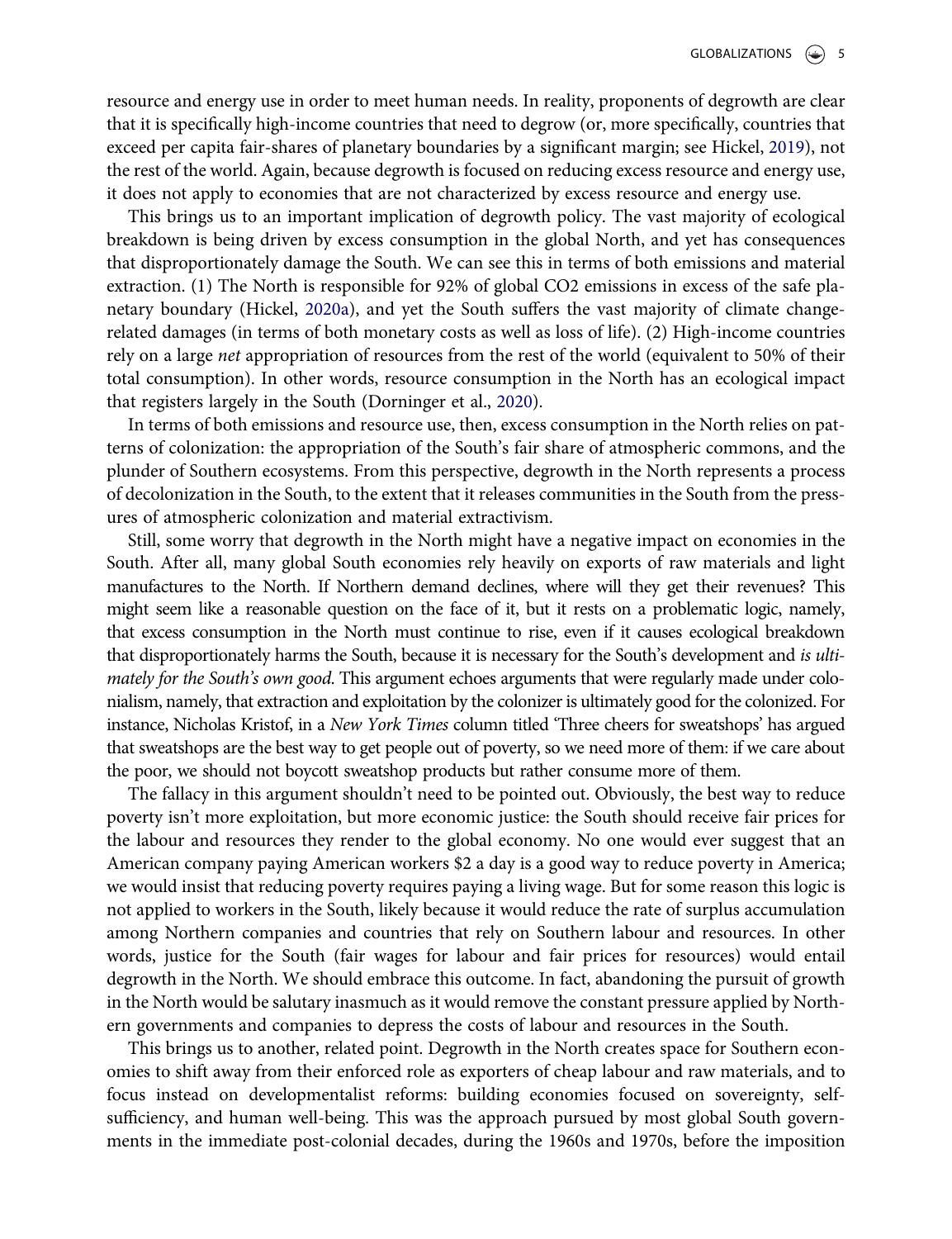<span id="page-5-0"></span>of neoliberal structural adjustment from the 1980s onward (Hickel, [2018b\)](#page-6-0). Structural adjustment sought to dismantle developmentalist reforms across the South in order to create new frontiers for Northern accumulation. In a degrowth scenario the pressure for this 'fix' would be ameliorated, and Southern governments would find themselves freer to pursue a more human-centered economics (Hickel, [2020b;](#page-6-0) Nirmal & Rocheleau, [2019\)](#page-6-0). Here too, it becomes clear that degrowth in the North represents decolonization in the South.

Of course, the global South need not and should not wait for decolonization; they can cast off the chains themselves. Here I have in mind Samir Amin's notion of 'delinking': the refusal to submit national development policy to the imperatives of Northern capital. For instance, global South governments could organize collectively to increase the prices of their labour and resources, and could mobilize to demand fairer terms of trade and finance, and more democratic representation in global governance (as they did with the New International Economic Order in the early 1970s). These ideas are today represented in the discourse of post-development. In addition to rejecting the tenets of neoliberal globalization, post-development thought also rejects the notion (introduced by colonizers and international financial institutions) that GDP growth should be pursued for its own sake, preferring instead a focus on human well-being (Escobar, 2015; Kothari et al., [2019\)](#page-6-0).

Either way, decolonization in the South along these lines would likely cause degrowth in the North. This is true in a very concrete sense. Right now, high-income nations maintain high levels of income and consumption through an ongoing process of net appropriation (of land, labour, resources and energy) from the South, through unequal exchange: in other words, they seek to depress the prices of labour and resources to below the global average price (Dorninger et al., 2020). This is a continuation of the basic tenets of the colonial relationship, although (in most cases) without the occupation. Ending this exploitative relationship would mean either ending the pattern of net appropriation or ending unequal exchange, both of which would likely result in a reduction in the rate of surplus accumulation by economic elites, and a reduction in the growth driven by this accumulation in the North, but to the benefit of communities and ecologies in the global South.

### Disclosure statement

No potential conflict of interest was reported by the author(s).

### Notes on contributor

Jason Hickel is an economic anthropologist whose research focuses on global inequality, political economy, and ecological economics. He is the author of a number of books, most recently Less is more: How degrowth will save the world (Penguin Random House, 2020) and The divide: A brief guide to global inequality and its solutions (Penguin Random House, 2018). In addition to his academic work, he writes for The Guardian, Foreign Policy and Al Jazeera, serves as an advisor for the Green New Deal for Europe, and sits on the Harvard-Lancet Commission on Reparations and Redistributive Justice. He is a Fellow of the Royal Society of Arts.

### References

- Dorninger, C., Hornborg, A., Abson, D. J., von Wehrden, H., Schaffartzik, A., Giljum, S., Engler, J. O., Feller, R. L., Hubacek, K., & Wieland, H. [\(2020](#page-4-0)). Global patterns of ecologically unequal exchange: Implications for sustainability in the 21st century. Ecological Economics.
- Escobar, A. (2015). Degrowth, postdevelopment, and transitions: A preliminary conversation. Sustainability Science, 10(3), 451–462. <https://doi.org/10.1007/s11625-015-0297-5>